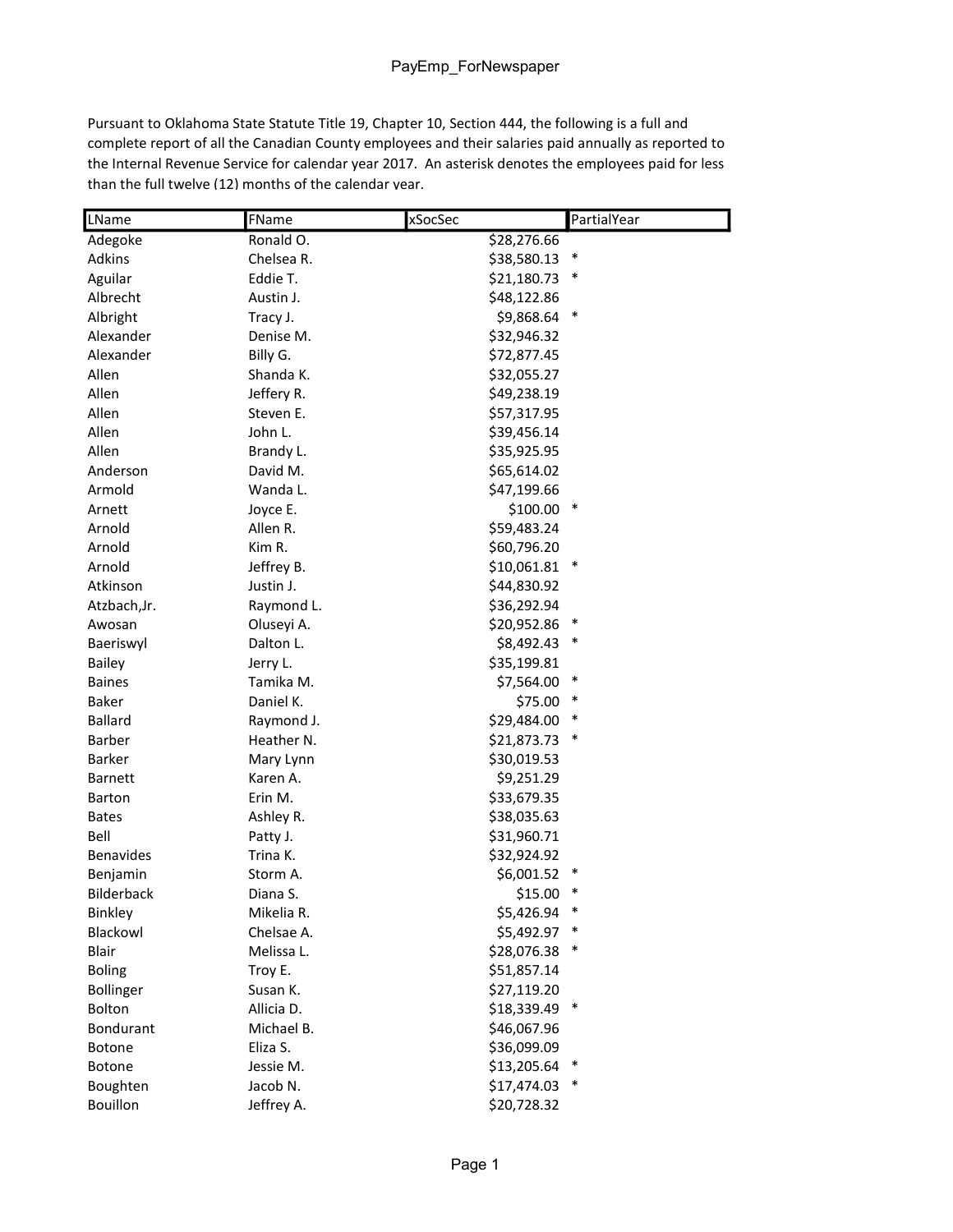| Bowers            | Cyndie R.      | \$53,515.32           |
|-------------------|----------------|-----------------------|
| Box               | Caroline R.    | \$776.42<br>$\ast$    |
| <b>Boykin</b>     | Novella J.     | *<br>\$120.00         |
| Boyle             | John T.        | *<br>\$20,011.73      |
| <b>Bradley</b>    | Naomi N.       | \$41,897.93           |
| <b>Bradley</b>    | Patsy J.       | $\ast$<br>\$15.00     |
| <b>Bramlett</b>   | Valerie J.     | \$45,810.93           |
| <b>Branch</b>     | Brad A.        | \$34,269.55           |
| <b>Branton</b>    | Wanda F.       | \$40,160.63           |
| <b>Bridges</b>    | John L.        | \$56,466.62           |
| <b>Bridges</b>    | Kyle A.        | \$47,201.07           |
| <b>Briggs</b>     | Jacob C.       | \$42,126.63           |
| <b>Brink</b>      | Audie E.       | \$2,118.82            |
| <b>Brockhaus</b>  | Marilyn K.     | \$100.00              |
| Brooks, III       | John G.        | \$27,989.10           |
| Brown             | Eddie R.       | \$25,669.12           |
| <b>Brown</b>      | Dianne F.      | \$27,833.02           |
| Brown             | Bobby E.       | $\ast$<br>\$684.00    |
| Brown             | Jeffery A.     | \$38,189.02           |
| Brown             | Carlton M.     | $\ast$<br>\$9,589.93  |
| <b>Brown</b>      | Jordan M.      | \$46,957.95           |
| Bruce             | Eric D.        | \$44,212.65           |
| <b>Buchholz</b>   | Nathaniel J.   | $\ast$<br>\$10,782.77 |
| <b>Buckley</b>    | Dennis R.      | \$17,190.50           |
| <b>Burchfield</b> | Michael L.     | \$41,071.51           |
| <b>Burkland</b>   | Morgan E.      | $\ast$<br>\$16,542.64 |
| <b>Burton</b>     | Shirley B.     | ∗<br>\$96.32          |
| <b>Bush</b>       | Joanne M.      | \$38,558.05           |
| Bynum             | Stacey H.      | \$33,799.97           |
| Cabrera           | Justina A.     | \$30,728.48           |
| Caldwell          | Jeffrey S.     | *<br>\$7,678.90       |
| Caldwell          | Kathy N.       | \$5,788.17            |
| Caldwell          | Christopher    | $\ast$<br>\$3,293.33  |
| Caldwell          | Treva D.       | \$34,175.87           |
| Calvert           | Alicia J.      | $\ast$<br>\$69.74     |
| Campbell          | Kendra L.      | \$40,261.61           |
| Campbell          | Daniel D.      | \$38,101.77           |
| Capshaw, Jr       | Matthew D.     | $\ast$<br>\$6,488.89  |
| Carmack           | Travis L.      | \$43,372.89           |
| Carrell           | Miranda D.     | \$37,663.04           |
| Carter            | Clyde B.       | \$38,534.79           |
| Cash              | Deanne R.      | \$37,702.53           |
| Cates             | David W.       | \$41,905.96           |
| Cedillo           | Mario D.       | \$16,170.40<br>∗      |
| Chancellor        | Christopher L. | \$31,059.26           |
| Chapman           | Donna K.       | \$41,186.90           |
| Christie          | Jeanette C.    | \$100.00<br>*         |
| Colley            | Angel M.       | \$48,342.66           |
| Compton           | Walter S.      | \$9,205.12            |
| Conant            | Vicki L.       | \$28,618.68           |
| Connally          | Betty L.       | \$8,061.41            |
| Conner            | Jennifer D.    | \$45,542.93           |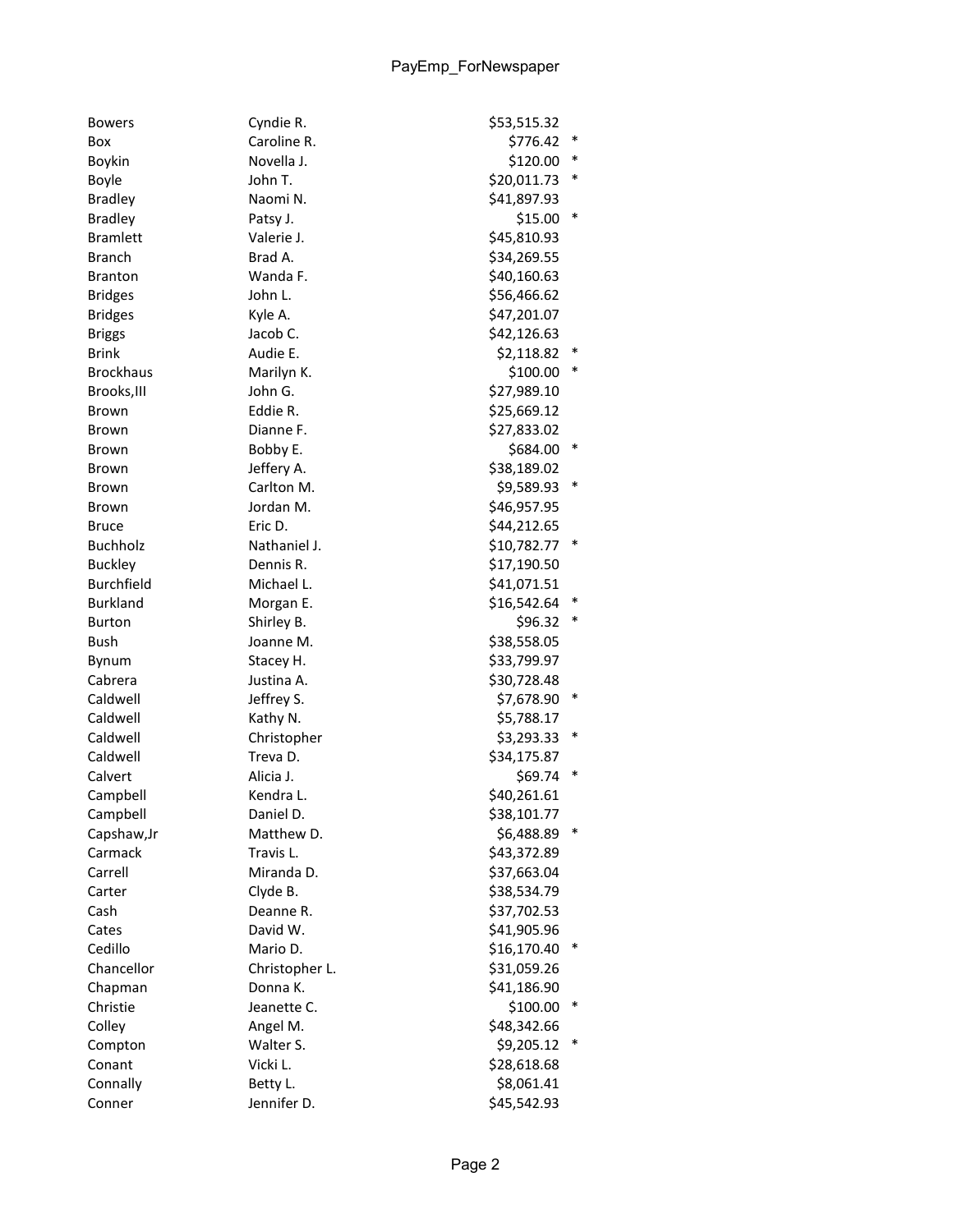| Contreras      | Christopher    | \$45,469.52 |        |
|----------------|----------------|-------------|--------|
| Corkery        | Amy L.         | \$36,595.22 |        |
| Cornish        | Shawna C.      | \$9,967.41  |        |
| Cowart         | Glenn G.       | \$56,191.48 |        |
| Crawford       | Marcus K.      | \$52,071.40 |        |
| Crim           | Perry D.       | \$9,532.50  | ∗      |
| Crise          | Jessica A.     | \$11,855.10 | ∗      |
| Cristelli      | Robin J. D.    | \$2,555.28  | $\ast$ |
| Crowder        | Clayton S.     | \$3,503.57  | $\ast$ |
| Cruz, III      | William        | \$7,932.37  | *      |
| Cullen         | Bennie L.      | \$47,607.80 |        |
| Cunningham     | Billy B.       | \$46,139.95 |        |
| Cunningham     | Dana L.        | \$23,593.94 | *      |
| Curington      | Gregg          | \$45.00     | *      |
| Dalla Rosa     | Joe A.         | \$34,879.40 |        |
| Davis          | Jason T.       | \$2,510.82  | $\ast$ |
| Davis          | Blake A.       | \$18,863.76 | $\ast$ |
| Davis          | Doretta Ann    | \$15.00     | $\ast$ |
| Dawson         | Lacey R.       | \$50,165.06 |        |
| Dawson         | Barbara A.     | \$27,664.96 |        |
| Day            | Virginia L     | \$15.00     | $\ast$ |
| DeBrouse       | Rebecca B.     | \$30,611.77 |        |
| Dellinger      | Bryan P.       | \$43,375.68 |        |
| Dickerson      | Shelley K.     | \$2,935.26  | $\ast$ |
| Dillingham     | <b>Blake W</b> | \$7,748.78  | $\ast$ |
| Dow            | Sydney N.      | \$35,611.99 |        |
| Duggan         | Matthew J.     | \$41,074.04 |        |
| Duggan         | Rhydonia L.    | \$62,260.48 |        |
| Duncan         | Jack E.        | \$39,349.67 |        |
| Duncomb        | Jeremiah I.    | \$35,571.73 |        |
| Dunkin         | Donnie L.      | \$34,768.29 |        |
| Dunkle, Jr.    | Michael R.     | \$11,324.80 | ∗      |
| Duran          | Marco A.       | \$31,384.41 |        |
| Eaton          | Holly N.       | \$40,033.65 |        |
| Edwards        | Randall R.     | \$2,346.99  | ∗      |
| Edwards        | Dale M.        | \$23,790.19 | $\ast$ |
| Ellison        | Fletcher G.    | \$57,372.48 |        |
| Ellison        | Jessica A.     | \$9,099.68  | $\ast$ |
| Ellison        | Michael J.     | \$54,389.44 |        |
| England-Mosley | Veronica       | \$6,428.54  | ∗      |
| Escobar        | Geremy E.      | \$56,607.36 |        |
| Etheredge      | Chris          | \$33,427.75 |        |
| Evans          | Kimberly G.    | \$31,060.02 |        |
| Evans          | James R.       | \$56,067.11 |        |
| Farley         | Joe L.         | \$30,717.40 |        |
| Ferguson       | Jason R.       | \$25,716.77 |        |
| Fife           | Brian M.       | \$59,405.00 |        |
| Fincher        | Jonathan D.    | \$43,376.43 |        |
| Findley        | Christopher A. | \$38,800.90 |        |
| Fish           | Gregory L.     | \$2,595.73  | *      |
| Fisher         | Ashton R.      | \$23,729.13 | $\ast$ |
| Fisher         | Tanya R.       | \$1,708.68  | $\ast$ |
|                |                |             |        |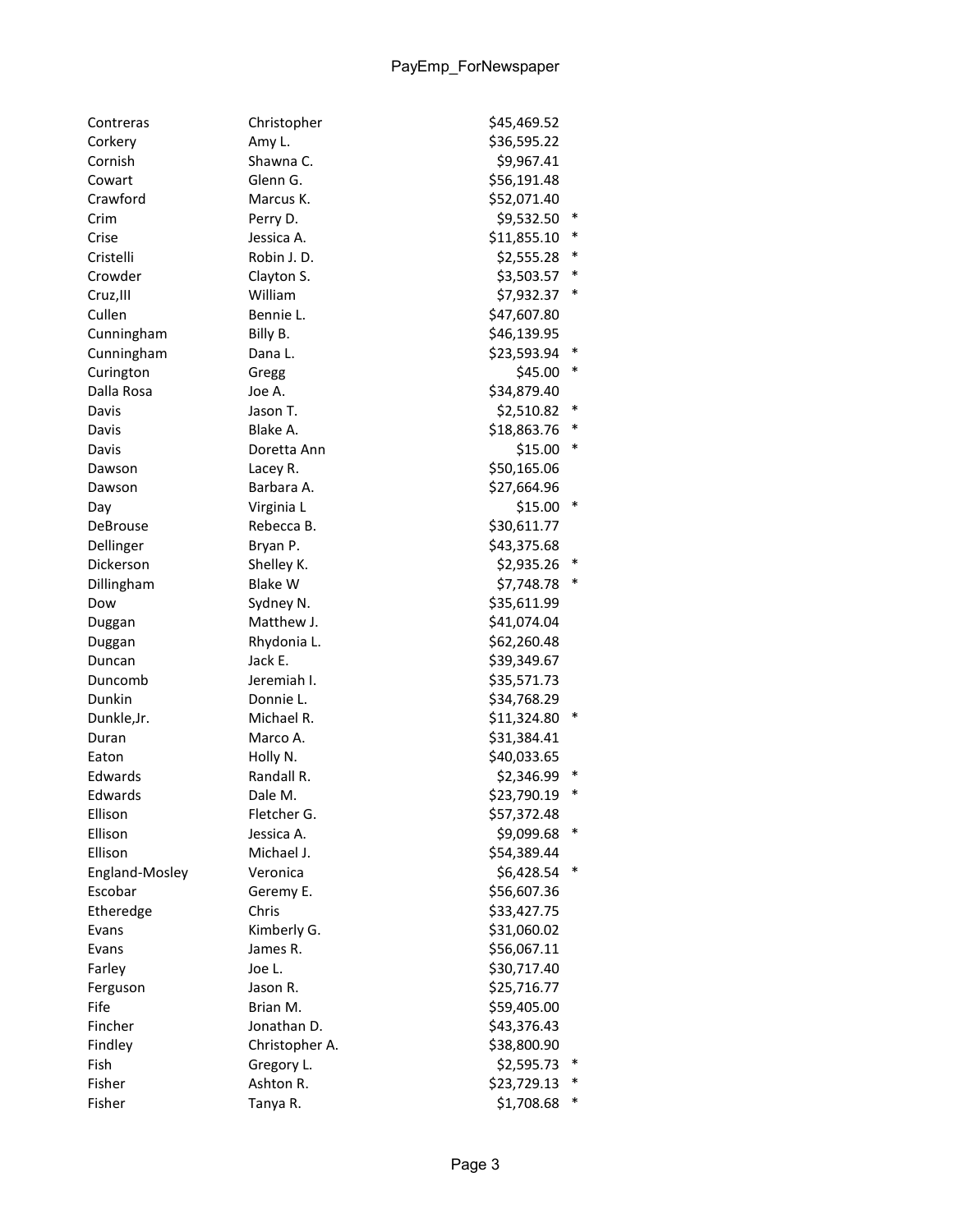| Fisher         | Jacob W.       | \$56,664.78           |
|----------------|----------------|-----------------------|
| Fitzgerald     | Andre N.       | \$48,590.48           |
| Fleharty       | Betty C.       | *<br>\$15.00          |
| Fletcher       | Robert W.      | \$40,907.58           |
| <b>Flowers</b> | Adam L.        | \$52,624.77           |
| Floyd          | William R.     | \$37,389.07           |
| Foster         | Joel A.        | \$48,031.06           |
| Foust-Rose     | Donna A.       | \$38,466.37           |
| Fox            | Karen L.       | \$57,912.83           |
| Fraker         | Stephanie H.   | *<br>\$601.64         |
| Franklin       | Joshua W.      | *<br>\$27,685.70      |
| Freeman        | LaTanya S.     | \$50,200.87           |
| Fuston         | Cydne D.       | $\ast$<br>\$3,967.20  |
| Gang           | Jeanne         | *<br>\$305.00         |
| Garcia         | Tracy A.       | \$34,858.06           |
| Garrett        | Lindsey M.     | \$46,209.02           |
| Garrett        | Diana L.       | \$39,922.76           |
| Gates          | Michael E.     | \$4,606.54<br>$\ast$  |
| Gerten         | M Douglas      | \$46,173.27           |
| Gibbons        | Shirley        | $\ast$<br>\$165.00    |
| Gilles         | Ashley B.      | \$33,013.46           |
| Glass          | Jason S.       | \$49,499.53           |
| Gleason        | Valerie R.     | *<br>\$100.00         |
| Glenn          | Deborah K.     | \$36,189.12           |
| Golden         | Jerry A.       | \$38,990.18           |
| Goodfellow     | Cassie L.      | \$30,036.64           |
| Gordon         | Edmond D.      | \$40,465.45           |
| Gray           | Mark           | $\ast$<br>\$355.00    |
| Green          | Joshua P.      | \$9,557.47            |
| Grimes         | John M.        | \$23,901.70           |
| Grimes         | W Edward       | *<br>\$42,872.00      |
| Gross          | Kathy L.       | \$35,173.79           |
| Grove          | Julia A.       | \$5,688.72            |
| Guth           | Logan R.       | \$37,751.67           |
| Guy            | Jimmy D.       | \$11,021.77           |
| Hader          | Marc A.        | \$75,068.40           |
| Hagar          | Lauren A.      | \$34,465.18           |
| Hale           | Greg J.        | \$37,228.81           |
| Hall           | Courtney A.    | \$9,165.58<br>*       |
| Hall           | Jessica E.     | \$41,054.24           |
| Hall           | Christopher D. | \$34,850.78           |
| Harper         | Deborah K.     | \$10,208.29<br>$\ast$ |
| Harper         | Veda L.        | $\ast$<br>\$165.48    |
| Harrison       | Tyler L.       | \$42,381.95           |
| Harvey         | Jerry C.       | \$20,819.63<br>*      |
| Headley        | K Leigh E.     | \$44,893.70           |
| Henderson      | Cameron T.     | \$37,774.33<br>*      |
| Hendrick       | Jerry R.       | \$36,164.80           |
| Herrington     | Brandon R.     | \$2,066.53<br>*       |
| Heupel         | Deanna         | *<br>\$30.00          |
| Hicks          | Thomas G.      | \$35,315.46           |
| Hilterbran     | Bryce R.       | \$2,537.51<br>$\ast$  |
|                |                |                       |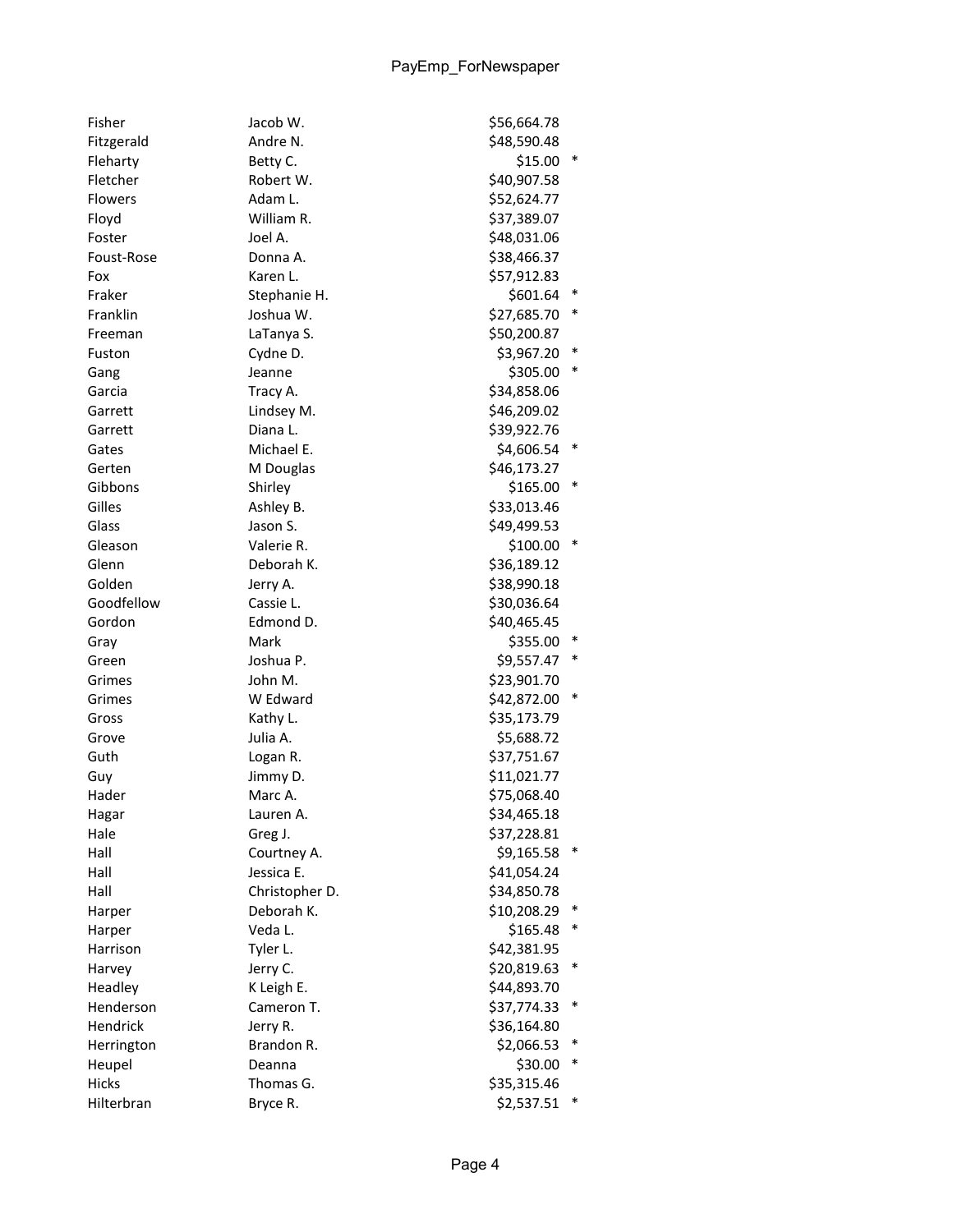| Hirst     | V Marie       | \$71,339.90 |        |
|-----------|---------------|-------------|--------|
| Hirst     | Gordon E.     | \$52,264.87 |        |
| Hodges    | Larry L.      | \$900.00    |        |
| Hoebing   | George C.     | \$60.00     | *      |
| Hoehner   | E Dewayne     | \$39,624.80 |        |
| Hoel      | Lindy C.      | \$100.00    | ∗      |
| Hoffman   | Gabriel M.    | \$15,172.62 | *      |
| Holbrook  | Judy L.       | \$34,936.20 |        |
| Holbrook  | Montana L.    | \$26,849.00 | $\ast$ |
| Holsted   | Judy A.       | \$10,828.04 |        |
| Hooper    | Larisa M.     | \$24,043.36 |        |
| Horn      | Angela D.     | \$9,317.80  | *      |
| Horne     | Delisha L     | \$3,922.99  | *      |
| House     | Marcus W.     | \$33,731.15 |        |
| Howard    | Eric J.       | \$17,339.10 | *      |
| Howe      | Betty L.      | \$30.00     | *      |
| Howeth    | Tammy M.      | \$57,154.73 |        |
| Hrdy      | Anna Marie    | \$38,942.38 |        |
| Hubbard   | Phyllis A.    | \$29,218.46 |        |
| Hudson    | Caitlin L.    | \$4,455.00  | *      |
| Hunt      | Mary A.       | \$44,538.99 |        |
| Hurst     | Janice A.     | \$10.00     | ∗      |
| Huston    | Jeffery D.    | \$7,051.31  | *      |
| Hutchings | Taylor D.     | \$7,730.85  | *      |
| Jackson   | Danny L.      | \$6,675.12  | *      |
| Jantz     | Stephen J.    | \$1,177.60  | *      |
| Jantzen   | Sherry D.     | \$5,066.25  | *      |
| Jarke     | Richard N.    | \$7,709.75  |        |
| Jensen    | Krissi L.     | \$37,791.78 |        |
| Jernigan  | John          | \$170.00    | *      |
| Jett      | Matthew T.    | \$50,205.70 |        |
| Johnson   | John B.       | \$50,768.80 |        |
| Johnson   | Jeremy B.     | \$46,129.97 |        |
| Johnson   | Craig E.      | \$31,280.81 |        |
| Johnson   | Kevin A.      | \$35,235.87 |        |
| Johnson   | Jacob M.      | \$23,435.73 | *      |
| Johnson   | Christofer L. | \$12,375.42 | *      |
| Johnson   | Debora R.     | \$33,252.52 |        |
| Jones     | Vivian        | \$305.00    |        |
| Jones     | Jennifer A.   | \$30,140.89 |        |
| Jones     | Kathy L.      | \$20,749.54 |        |
| Jones     | Michelle A.   | \$46,755.14 |        |
| Julian    | Rebecca A.    | \$31,328.44 | ∗      |
| Kaes      | Kimberly A.   | \$36,752.06 |        |
| Kara      | Tina M.       | \$32,967.98 |        |
| Keena     | Machelle R.   | \$42,994.40 |        |
| Keller    | Monte L.      | \$2,488.57  |        |
| Kemp      | Deborah J.    | \$41,370.54 |        |
| Kendrick  | Renee L.      | \$58,472.97 |        |
| Kendrick  | Scott K.      | \$54,731.40 |        |
| Kennedy   | Adrian H.     | \$10,213.80 |        |
| Keys      | Tiffany N.    | \$33,476.35 |        |
|           |               |             |        |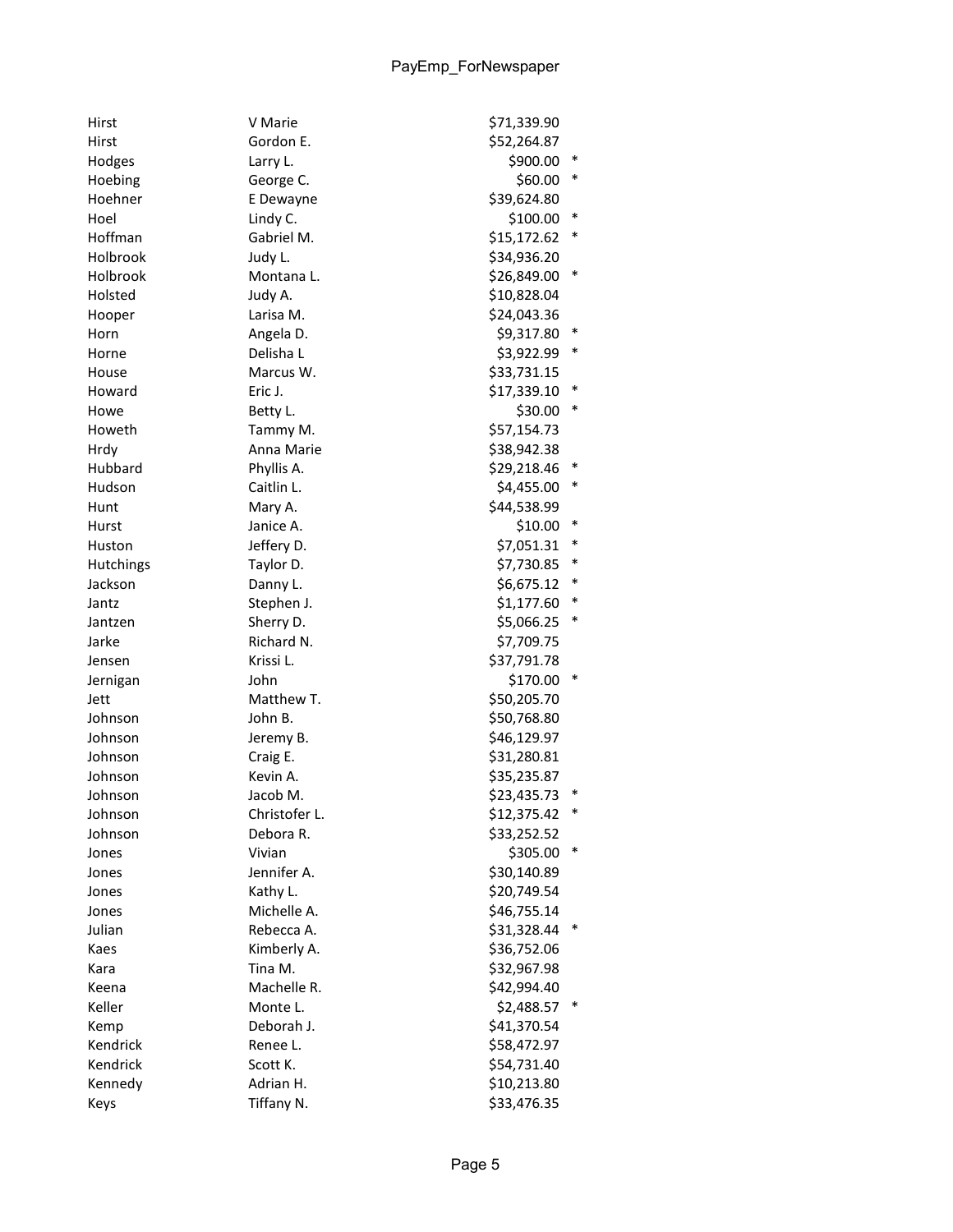| Kilpatrick | Sara L.      | \$5.00      | $\ast$ |
|------------|--------------|-------------|--------|
| Knott      | Audre K.     | \$17,346.43 |        |
| Koester    | Gerald R.    | \$50,658.12 |        |
| Koos       | Sherri A.    | \$49,474.22 |        |
| Kubiak     | Sandie R.    | \$24,433.62 |        |
| Laffoon    | Michael P.   | \$51,463.61 |        |
| Lancaster  | John H.      | \$52,498.77 |        |
| Land       | Dennis G.    | \$28,082.72 |        |
| Landrith   | Lynda D.     | \$697.38    | *      |
| Lang       | Dallas M.    | \$47,921.09 |        |
| Lanning    | Shirley J.   | \$50,980.35 |        |
| Larimer    | Michael S.   | \$52,992.24 |        |
| Lawrence   | Carol D.     | \$32,551.49 |        |
| Lawrence   | Lamar C.     | \$27,068.52 |        |
| Lawrence   | Davie T.     | \$40,582.49 |        |
| Laws       | Sheldon L.   | \$28,081.02 | *      |
| Lawson     | Marquita A.  | \$45.00     | ∗      |
| LeBeau     | Trent C.     | \$39,649.88 |        |
| Leck       | Carolyn M.   | \$70,499.86 |        |
| Lehew      | Brenda L.    | \$34,638.25 |        |
| Lemaster   | Cassandra R. | \$475.11    | *      |
| Lemaster   | Derek K.     | \$32,900.06 |        |
| Leon       | Derika N.    | \$650.40    | $\ast$ |
| Leverich   | Thomas D.    | \$11,298.51 | $\ast$ |
| Lewis      | Titus T.     | \$30,541.77 |        |
| Ley        | Charles F.   | \$47,659.14 |        |
| Linn       | Tom M. E.    | \$82.40     | *      |
| Lock       | Lonnie P.    | \$38,584.28 |        |
| Loggins    | Chera C.     | \$23,010.29 | *      |
| Looney     | Reggie N.    | \$1,225.26  | *      |
| Looney     | Rebecca L.   | \$10,322.99 | *      |
| Maguire    | Lisa M.      | \$15,303.62 | *      |
| Mallam     | Robert S.    | \$3,699.12  | $\ast$ |
| Mallam     | Glenda S.    | \$12,402.43 | *      |
| Mankin     | Bodie G.     | \$33,172.88 |        |
| Manning    | Mitchell W.  | \$30,827.36 |        |
| Marquez    | Lena C.      | \$48,856.36 |        |
| Massey     | Eva E.       | \$60,885.63 |        |
| Maxwell    | Dennis C.    | \$18,574.00 |        |
| McCaslin   | Aaron J.     | \$39,458.36 |        |
| McClain    | Melissa A.   | \$36,301.56 |        |
| McClendon  | Charlotte A. | \$39,551.30 |        |
| McDonald   | Nathan W.    | \$44,557.86 |        |
| McDowell   | Bonnie C.    | \$5.00      |        |
| McFadden   | Eddie C.     | \$15.00     | *      |
| McGlothlin | Jamie E.     | \$8,342.00  | *      |
| McGoon     | Leslie M.    | \$38,494.80 |        |
| Mead       | Troy S.      | \$25,240.40 | *      |
| Mease      | John R.      | \$75.00     | *      |
| Melendez   | Elsie R.     | \$15.00     | *      |
| Merritt    | Glenn R.     | \$5,373.00  | *      |
| Merry      | Michael L.   | \$32,783.03 |        |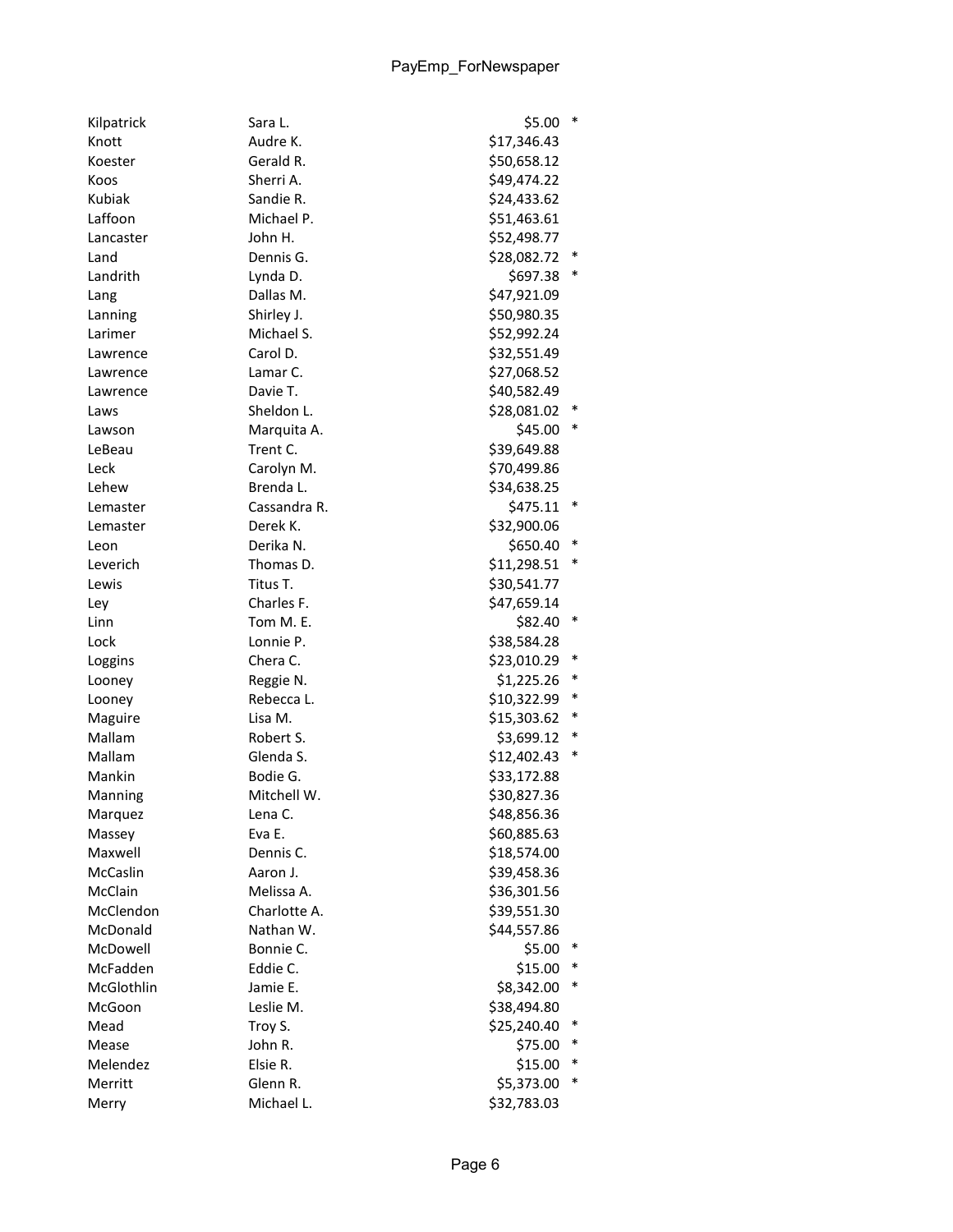| Merry        | Christian M.   | \$36,532.17           |
|--------------|----------------|-----------------------|
| Merryfield   | Joy M.         | $\ast$<br>\$11,912.87 |
| Meyer        | Allison I.     | $\ast$<br>\$3,972.15  |
| Michener     | Robert C.      | $\ast$<br>\$45.00     |
| Mickle       | Lou Ann        | \$41,945.10           |
| Miller       | Brian P.       | $\ast$<br>\$10,729.43 |
| Milligan     | Shawn T.       | $\ast$<br>\$1,110.00  |
| Mills        | Brandon D.     | $\ast$<br>\$3,853.40  |
| Mitchell     | Jennifer A.    | \$39,045.63           |
| Mittelstaedt | Ted A.         | \$48,906.10           |
| Mize         | Justin L.      | \$49,361.97           |
| Moffat       | Susan L.       | *<br>\$100.00         |
| Mohow        | Tammy L.       | \$39,517.74           |
| Mooney       | Lyle D.        | $\ast$<br>\$19,816.55 |
| Moore        | Joshua C.      | \$23,660.81           |
| Moore        | Timothy D.     | $\ast$<br>\$6,522.70  |
| Morgan       | Drayton M.     | $\ast$<br>\$14,925.59 |
| Morris       | John Y.        | \$38,495.63           |
| Morrison     | Christopher D. | \$48,075.61           |
| Moss         | Ronda L.       | \$49,627.93           |
| Moya         | Lene C.        | *<br>\$20,396.14      |
| Mueller      | Lisa D.        | $\ast$<br>\$15.00     |
| Murray       | Sherry D.      | \$62,202.97           |
| Mustain      | Travis M.      | \$30,905.19           |
| Neal         | Ronnie L.      | *<br>\$3,212.90       |
| Neff         | Bradley D.     | \$44,937.88           |
| Nelson       | Amber N.       | *<br>\$25,234.32      |
| O'Donnell    | Phillp M.      | \$33,168.60           |
| Olds         | Sharon M.      | $\ast$<br>\$15.00     |
| O'Leary      | Brian M.       | \$53,634.92           |
| Orr          | Christine A.   | \$40,085.72           |
| Orr          | John W.        | \$39,258.26           |
| Ortiz, III   | Mario E.       | $\ast$<br>\$3,627.71  |
| Overton      | Cash B.        | \$39,784.51           |
| Owens        | Scott B.       | $\ast$<br>\$7,332.39  |
| Owens        | Laurie E.      | $\ast$<br>\$741.60    |
| Owens        | Lawrence W.    | \$12,529.10           |
| Owens        | Pamela A.      | \$36,196.80           |
| Palmer       | Cody L.        | \$51,745.53           |
| Palmer       | Bryon D.       | \$37,796.99           |
| Parnell      | Larry J.       | \$2,356.27            |
| Patswald     | Michael E.     | \$56,370.65           |
| Payne        | Randy G.       | \$36,637.54           |
| Peavler      | Keri M.        | \$37,898.53           |
| Peffer       | Debbie A.      | \$40,248.78           |
| Penick       | Jeremy L.      | \$28,111.24           |
| Peters       | Michael R.     | \$37,488.45           |
| Pfeiffer     | Kassandra E.   | \$255.00<br>*         |
| Phillips     | Freddy C.      | \$49,552.86           |
| Plaster      | Aaron T.       | \$34,687.87           |
| Polster      | Chad A.        | $\ast$<br>\$11,159.78 |
| Potts        | Kathy Robin    | $\ast$<br>\$4,328.91  |
|              |                |                       |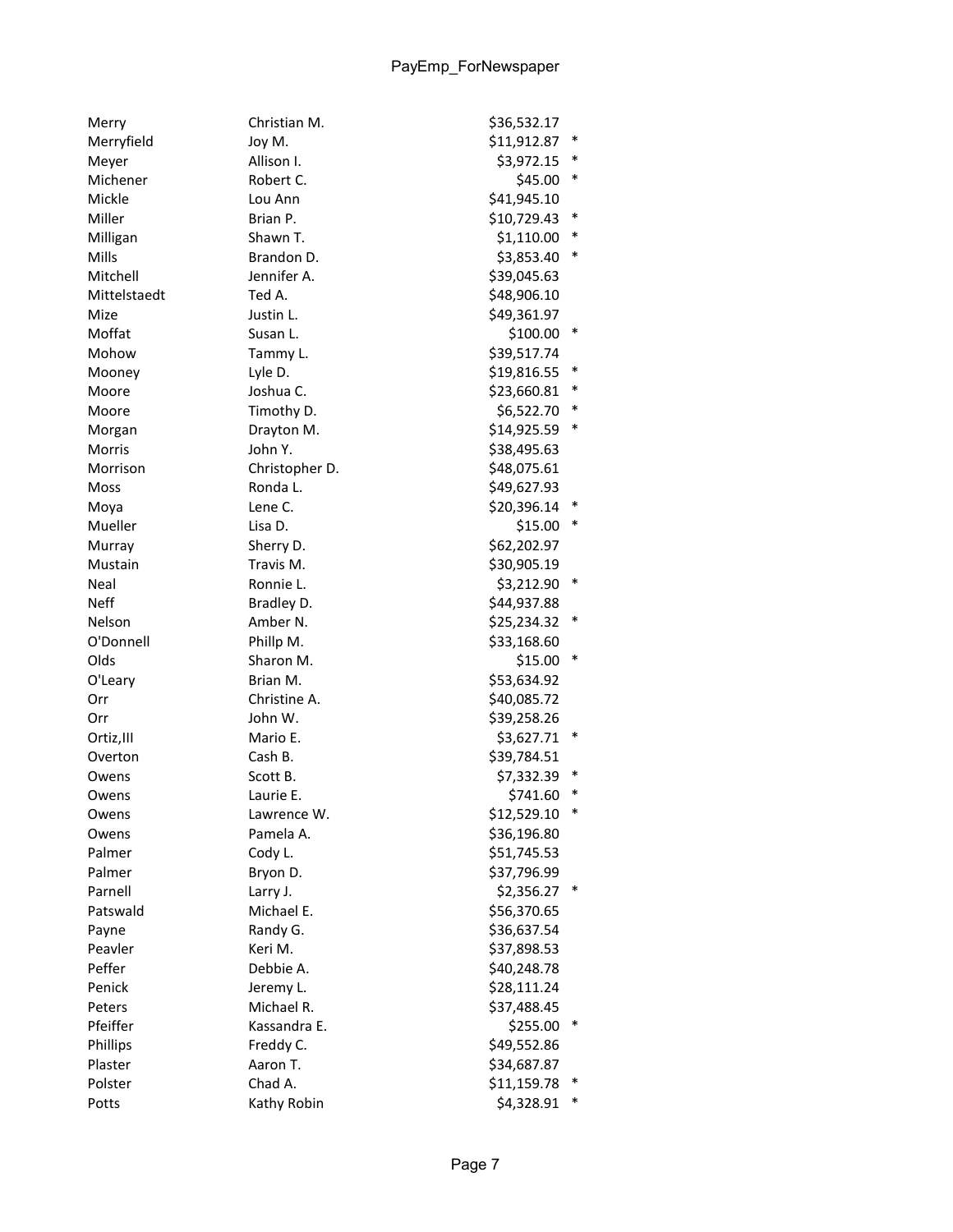| Preble          | Nathaniel J  | \$2,226.49<br>*       |
|-----------------|--------------|-----------------------|
| Preno           | Sheila L.    | \$51,589.35           |
| Price           | Regenia A.   | $\ast$<br>\$30.00     |
| Prieschl        | Konrad C.    | $\ast$<br>\$10,084.59 |
| Putman          | Judith A.    | \$31,231.40           |
| Quezada         | April M.     | $\ast$<br>\$4,985.24  |
| Ramsey          | Lynda L.     | $\ast$<br>\$1,150.74  |
| Ramsey          | Diana L.     | \$48,336.99           |
| Raney           | Charles R.   | *<br>\$2,648.81       |
| Reece           | Connor C.    | *<br>\$5,903.91       |
| Reed            | Jordan N.    | $\ast$<br>\$23,849.20 |
| Reed            | Chastity D.  | $\ast$<br>\$1,655.94  |
| Reeves          | Patrick L.   | \$37,269.87           |
| Renville        | Michael T.   | *<br>\$2,115.21       |
| Reuter          | L Ross       | \$56,881.30           |
| Reynolds        | Bruce E.     | \$60,738.67           |
| Reynolds        | Paul D.      | \$55,149.26           |
| Rice            | Cynthia M.   | \$42,059.50<br>∗      |
| Rice,III        | Edmund M.    | $\ast$<br>\$8,131.50  |
| Richards        | Jacqueline   | \$42,336.81           |
| Riley           | Jeremy D.    | \$33,195.95           |
| Rinehart        | Susan E.     | $\ast$<br>\$30.00     |
| Roberts         | Rachel D.    | \$39,802.75           |
| Robinson        | Diana J.     | $\ast$<br>\$7,348.08  |
| Robinson        | Jack D.      | \$36,057.16           |
| Rodriguez       | Debra G.     | \$44,684.61           |
| Rodriguez       | Guadalupe R. | \$39,525.08           |
| Rodriguez       | Judith       | \$30,058.26           |
| Rogers          | Subrina A.   | \$38,047.61           |
| Rolen           | Steven R.    | *<br>\$45.00          |
| Rose            | Krystal N.   | \$30,896.46           |
| Rother          | Mary L.      | \$37,704.43           |
| Rother          | Mary L       | ∗<br>\$12,199.32      |
| Rother          | Max J.       | ∗<br>\$714.00         |
| Rott            | Margaret A.  | ∗<br>\$10.00          |
| Rowland         | Jennifer L.  | $\ast$<br>\$6,249.00  |
| Royse           | Jarod C.     | \$30,023.30           |
| Rutherford      | Joshua W.    | \$31,248.35           |
| Ruzicka         | Paula D.     | \$34,663.08           |
| Salsman         | Larry H.     | \$45,781.03           |
| Samples         | Sarah R.     | \$14,488.94<br>*      |
| <b>Sanders</b>  | Brooke E.    | \$28,479.27           |
| Sanders         | Bertha J.    | \$1,776.00<br>$\ast$  |
| <b>Saunders</b> | Brett A.     | \$17,514.61<br>*      |
| Schieber        | Margaret L.  | ∗<br>\$5.00           |
| Schoolcraft     | Tasheena T.  | \$27,284.81           |
| Schroeder       | Dustin E.    | \$5,268.59            |
| Schwarz         | Mary Ann     | \$45.00<br>*          |
| Schweitzer      | Jennifer F.  | \$38,589.40           |
| Seay            | Alice T.     | \$57,027.17           |
| Seidel          | James J.     | \$55,012.76           |
| Severson        | Ana Maria    | \$33,429.90           |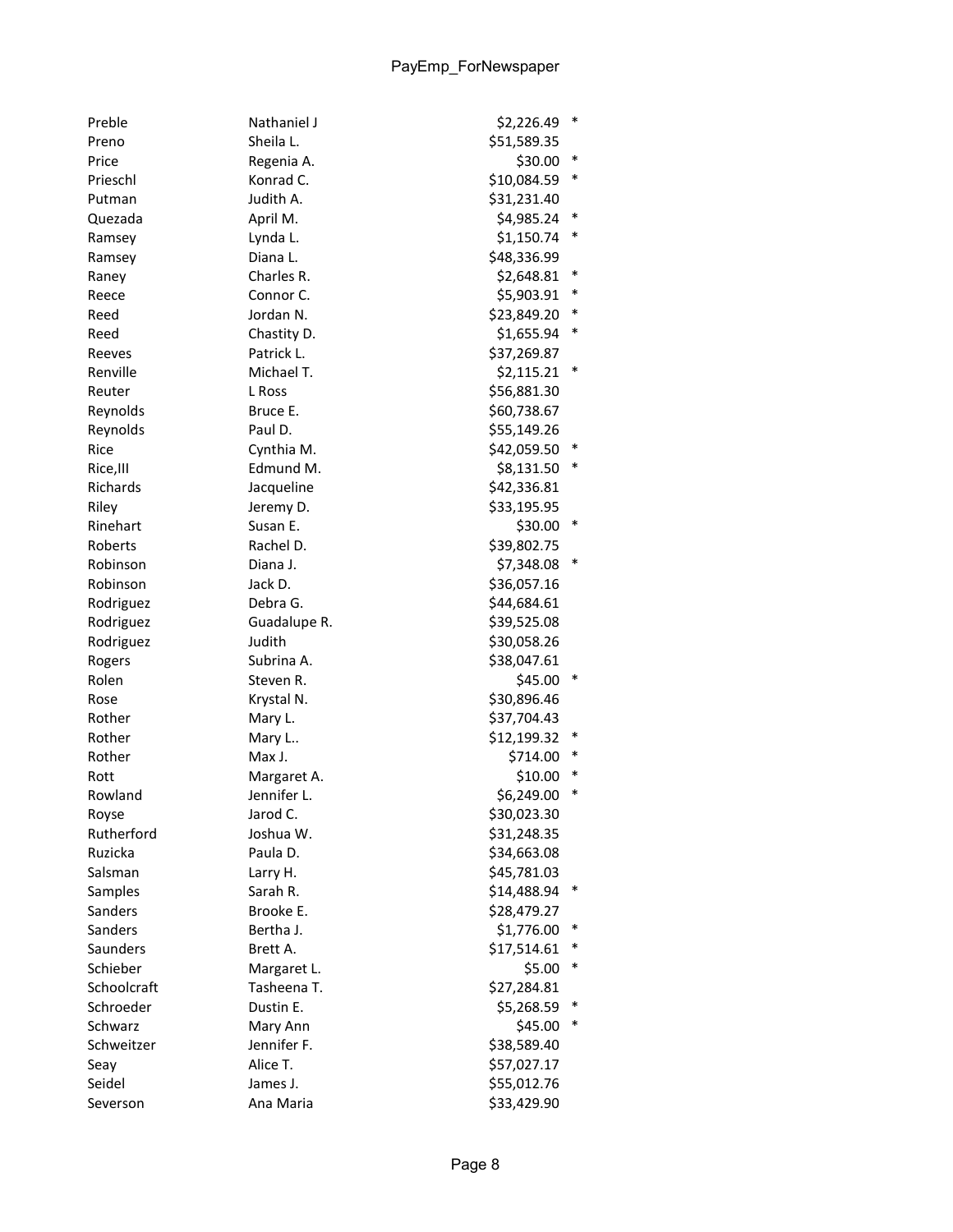| Shankle       | Audrey E.      | $\ast$<br>\$9,093.84  |
|---------------|----------------|-----------------------|
| Shanklin      | Mike E.        | \$41,609.50           |
| Sharp, Jr     | Bill J.        | \$117,314.96          |
| Sheaffer      | Ardith         | $\ast$<br>\$30.00     |
| Sheaffer      | Rodney R.      | $\ast$<br>\$100.00    |
| Shepherd, Sr  | Stephen J.     | \$31,262.87           |
| Sherek        | Beth A.        | *<br>\$3,962.14       |
| Sherrill      | Brandon D.     | \$19,920.04           |
| Short         | Michael E.     | \$45,406.25           |
| Shultz        | Robert M.      | *<br>\$30.00          |
| Shunn         | Breanna M.     | *<br>\$11,618.05      |
| Sides         | Melanie M.     | \$32,894.72           |
| <b>Skaggs</b> | Jason J.       | \$64,804.71           |
| Skidmore      | Kera D.        | \$28,284.03           |
| Smith         | Jovan T.       | \$17,322.85<br>*      |
| Smith         | Brandon J.     | \$26,592.00           |
| Smith         | Tanesia M.     | $\ast$<br>\$9,802.96  |
| Smith         | Timothy J.     | \$8,437.00<br>$\ast$  |
| Smith         | Billie S.      | $\ast$<br>\$1,918.20  |
| Smith         | Belva Dianne   | $\ast$<br>\$15.00     |
| Smith         | Brandi S.      | \$38,200.11           |
| Smith         | James M.       | \$41,905.53           |
| Smith         | Gloria M.      | \$5,977.05<br>∗       |
| Snow          | Veleah R.      | \$36,081.65           |
| Sonaggera     | Christopher R. | \$41,848.29           |
| Spann         | Brandon D.     | \$38,711.07           |
| Spencer       | Alyssa M.      | \$29,789.24           |
| Spruill       | James E.       | \$37,961.20           |
| Stapp         | Kelly G.       | \$1,529.75<br>$\ast$  |
| Staten        | Caleb A.       | \$40,752.48           |
| Steinbruck    | Jamie B.       | \$41,397.86           |
| Stejskal      | Carolyn J.     | *<br>\$10.00          |
| Stephens      | Penny L.       | \$34,512.02           |
| Steudeman     | Michael D.     | $\ast$<br>\$7,482.24  |
| Stewart       | Jack C.        | \$65,963.63           |
| Stine         | Alicia M.      | \$35,528.15           |
| Stine         | Cody A.        | \$34,534.72           |
| Stine         | Jacob D.       | \$33,307.63           |
| Stine         | Carol E.       | \$15.00<br>$\ast$     |
| Stine         | Nicholas R.    | *<br>\$12,170.54      |
| <b>Stokes</b> | Candice D.     | \$4,127.07            |
| Stone         | Dorothy A.     | \$100.00<br>*         |
| Storm         | Barrett A.     | \$45,678.25           |
| Straka        | Margaret R.    | \$5.00                |
| Stratz        | Michael A.     | \$30.00               |
| Stringham     | David R.       | \$18,899.87<br>*      |
| Stroh         | Lauren E.      | \$32,935.10           |
| Strong        | Stefanie M.    | \$44,953.53           |
| Stuart        | Robert L.      | \$51,434.74           |
| Sutton, II    | Howard A.      | \$38,861.03           |
| Swigart       | Kayli R.       | \$35,231.32           |
| Thomas, III   | Dennis E.      | \$15,969.21<br>$\ast$ |
|               |                |                       |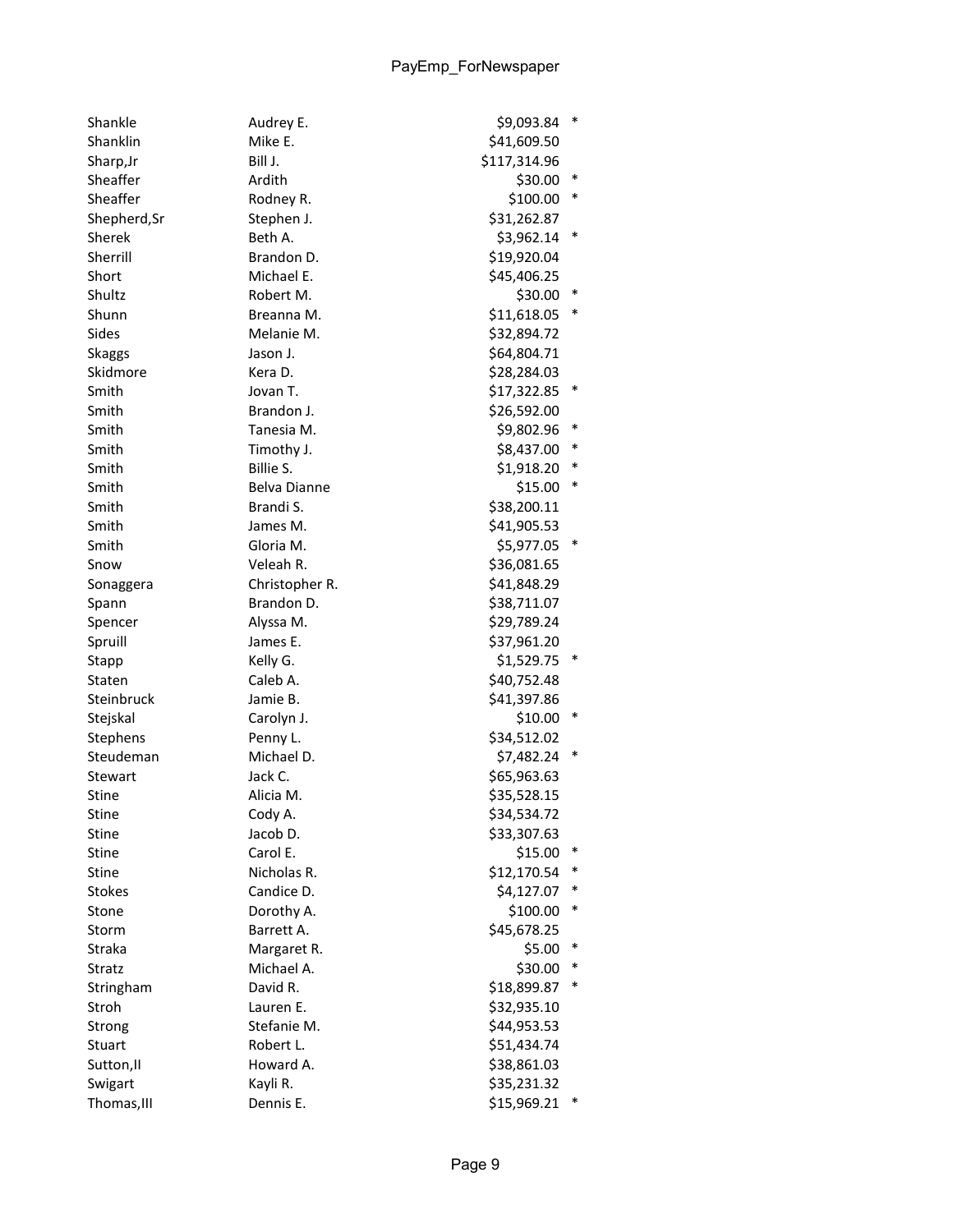| Thompson  | Vernon         | $\ast$<br>\$300.00    |
|-----------|----------------|-----------------------|
| Thompson  | Kenneth W.     | \$57,062.33           |
| Thompson  | Suzanne        | $\ast$<br>\$792.90    |
| Thrift    | Jeffrey D.     | \$48,184.44           |
| Tipton    | <b>Brad</b>    | $\ast$<br>\$100.00    |
| Todd,Jr   | Andrew J.      | \$54,968.77           |
| Tran      | Tomy           | \$33,522.65           |
| Travis    | Anthony L.     | $\ast$<br>\$60.00     |
| Tripp     | Marissa D.     | \$32,795.75           |
| Turner    | Angie C.       | $\ast$<br>\$23,896.14 |
| Turzanski | Joshua P.      | *<br>\$5,833.05       |
| Verser    | Nita J.        | $\ast$<br>\$19,953.91 |
| Wakefield | Lillian E.     | $\ast$<br>\$151.06    |
| Waldon    | Jeanette P. B. | *<br>\$4,033.26       |
| Walker    | Jedidiah D.    | \$34,938.36           |
| Walker    | Vickie L.      | \$33,525.83           |
| Walsh     | Nicole E.      | $\ast$<br>\$10,431.63 |
| Ward      | Kevin L.       | \$58,192.78           |
| Ward      | Rebekah I.     | $\ast$<br>\$26,308.73 |
| Ward      | Ronnie J.      | $\ast$<br>\$54,758.80 |
| Ward      | Sarah E.       | \$29,868.88           |
| Warner    | Dalton M.      | $\ast$<br>\$17,471.92 |
| Warren    | Donna M.       | \$35,883.06           |
| Warren    | Dawn M.        | \$42,504.32           |
| Wathor    | Douglas A.     | \$46,135.43           |
| Wedman    | Steve D.       | \$37,732.65           |
| Wedman    | Ada B.         | $\ast$<br>\$75.00     |
| Wehmuller | Matthew J.     | \$67,552.08           |
| Wehmuller | Donna L.       | \$17,442.46           |
| Wells, II | James M.       | \$34,392.26           |
| West      | Roy C.         | \$58,039.62           |
| West      | Monique D.     | $\ast$<br>\$5,826.49  |
| West      | Amy N.         | \$35,438.73           |
| White     | Paige S.       | \$25,468.20           |
| White     | Kimberly D.    | \$52,006.72           |
| White     | Cindy L.       | \$45,617.15           |
| Whitfield | Kristi L.      | \$10,268.81<br>∗      |
| Whitnah   | Jana S.        | \$1,385.00<br>∗       |
| Whitton   | Jamie K.       | *<br>\$22,632.87      |
| Wigington | Shelly         | *<br>\$30,053.04      |
| Wilcox    | Linda R.       | $\ast$<br>\$100.00    |
| Wilkerson | Justin L.      | \$42,343.40           |
| Williams  | Torrie B.      | *<br>\$3,831.63       |
| Williams  | Stormy D.      | \$40,716.13           |
| Williams  | Jamie D.       | \$42,485.77           |
| Wilson    | Michelle N.    | \$40,909.72           |
| Windle    | Amanda J.      | \$24,912.05<br>$\ast$ |
| Wolf      | Tracey L.      | \$47,130.80           |
| Wolfe     | Joshua L.      | \$16,171.98<br>$\ast$ |
| Wolff     | Mary E.        | *<br>\$25.00          |
| Woodard   | Andy T.        | *<br>\$1,272.90       |
| Wray      | Kelly S.       | \$29,011.77<br>*      |
|           |                |                       |